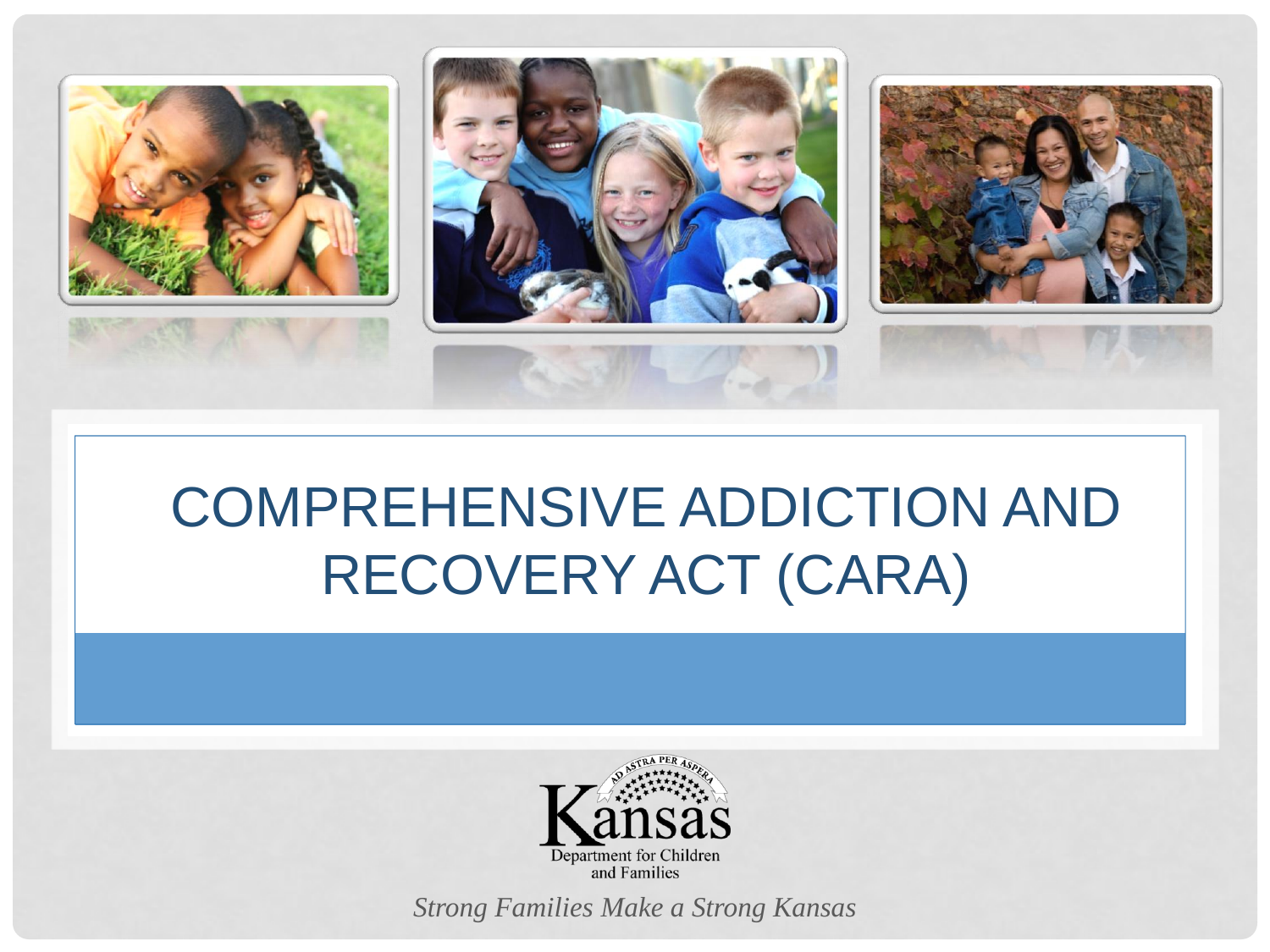### PURPOSE

#### **What is the purpose of the Comprehensive Addiction and Recovery Act (CARA)?**

CARA aims to address the problem of prenatal substance abuse, by helping states address the effects of substance abuse disorders on infants, children and families.

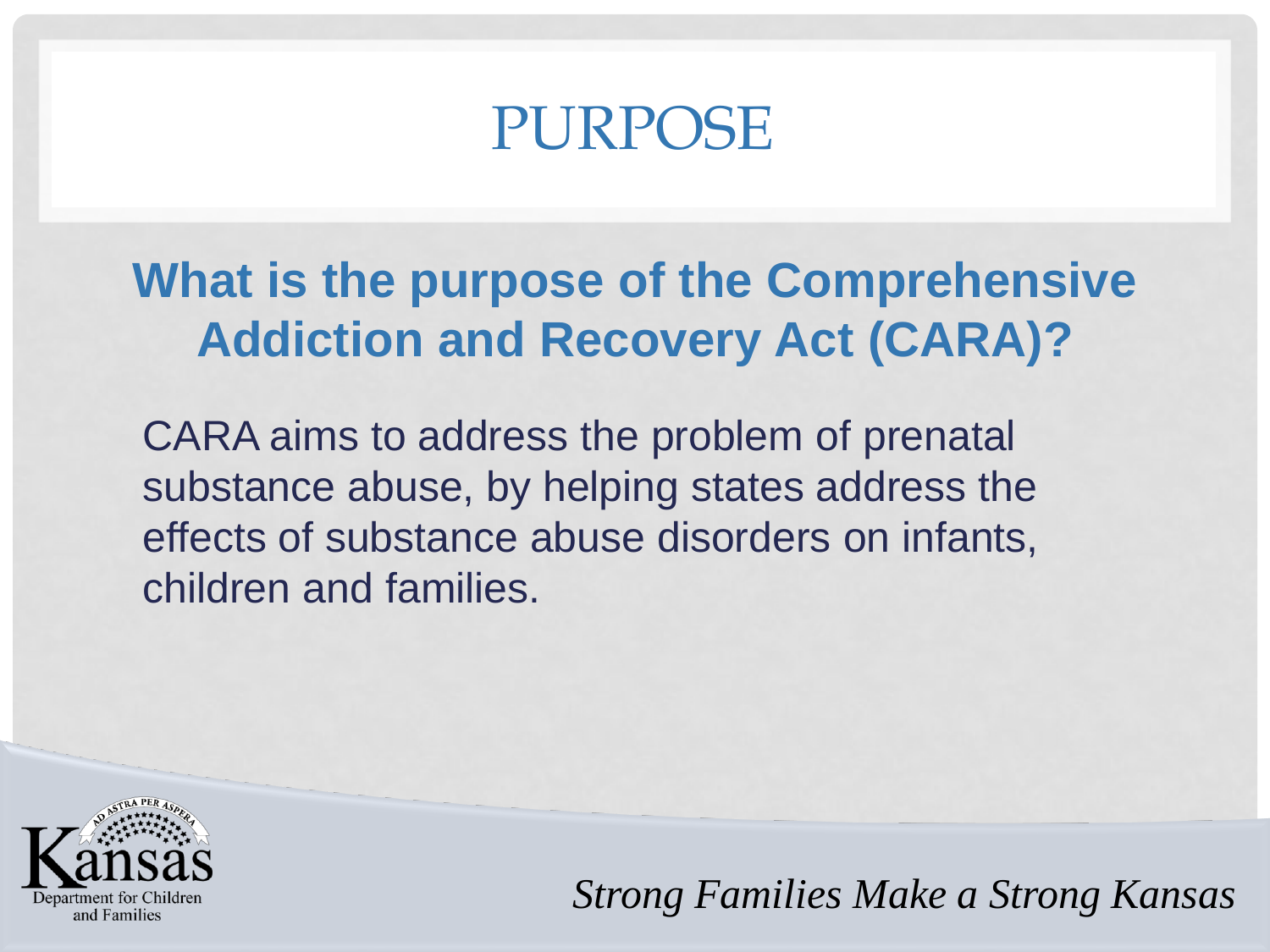## **FOCUS**

#### **What is the focus of the Comprehensive Addiction and Recovery Act (CARA)?**

- Identifying and addressing the needs of the infant and family and caregivers to maintain the infant safely in the home
- Intent is not to require states to investigate for abuse or neglect, or to require prosecution for any illegal activity.

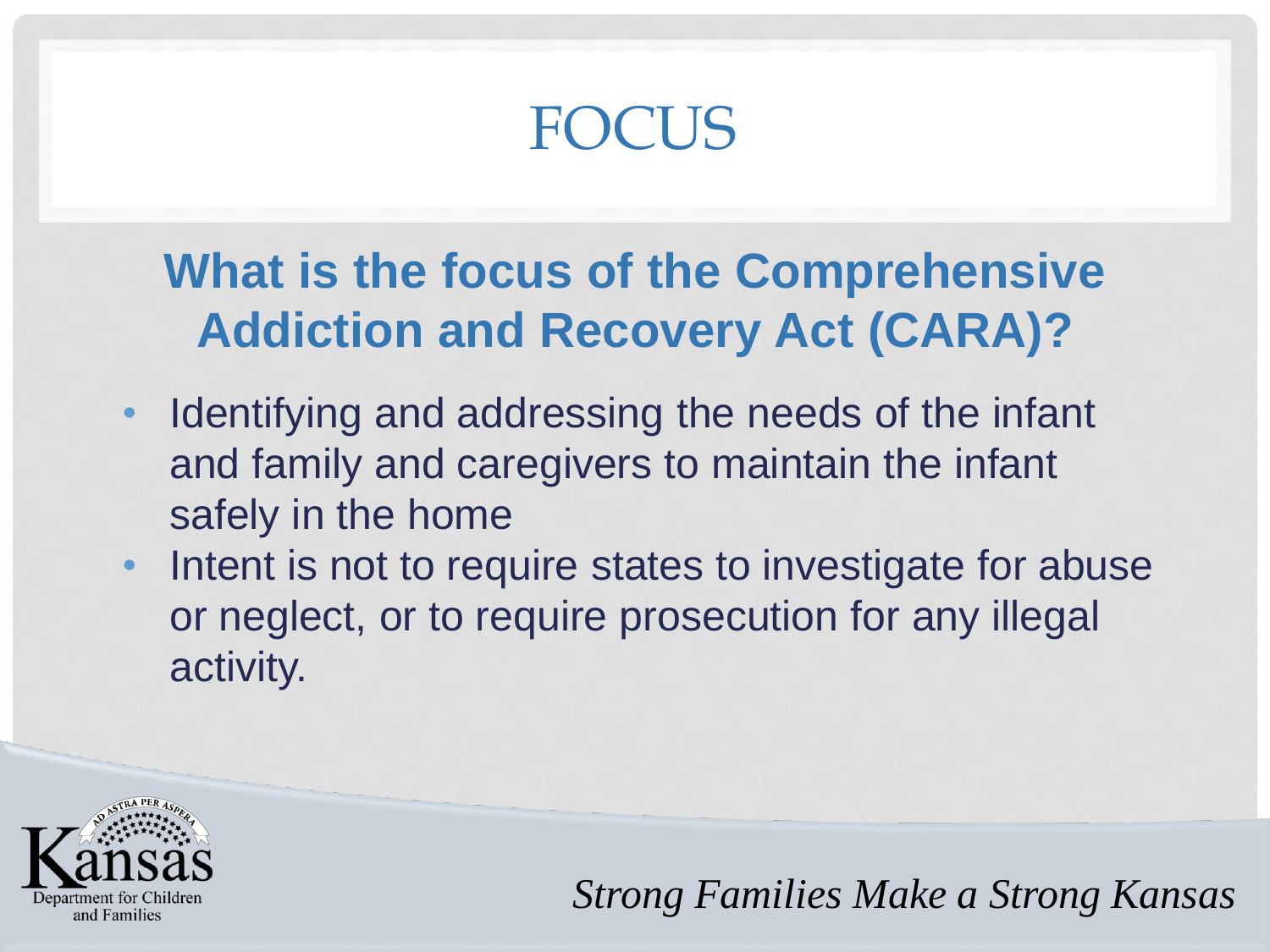### CARA AMENDMENTS TO CAPTA

**1. CARA Amendment to CAPTA**: Requirement for states *"the development of a plan of safe care for the infant born and identified as being affected by illegal substance abuse or withdrawal symptoms, or a Fetal Alcohol Spectrum Disorder" (CAPTA 106(b)(2)(B)(iii)*

• CARA removed the term *illegal* to include legal (e.g., prescription drugs) and illegal substance abuse.

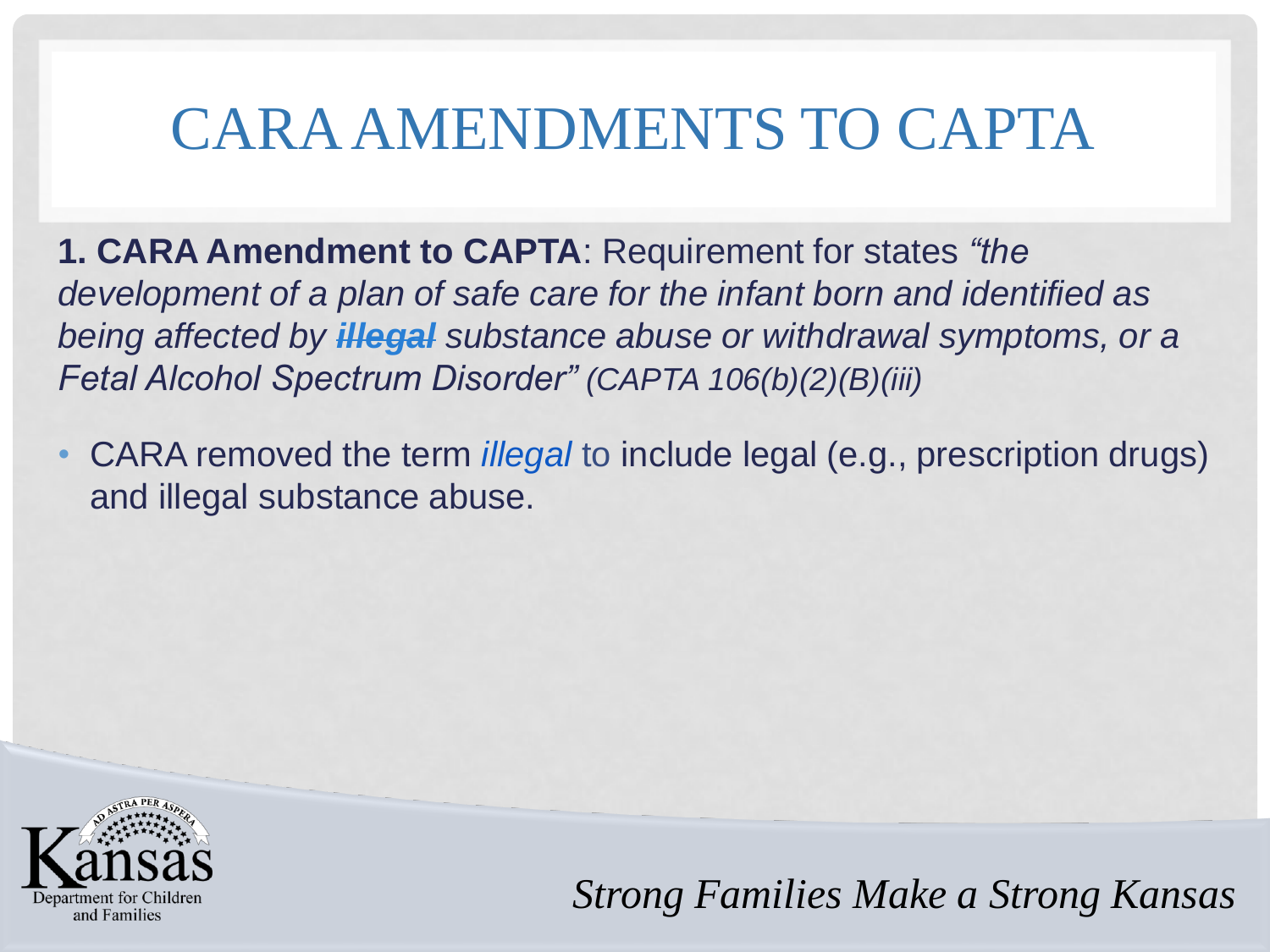#### CARAAMENDMENTS TO CAPTA CONTINUED

**2. CARA Amendment to CAPTA**: Develop a plan of safe care to ensure the safety and well-being of infants following release from the care of health care providers, by **(1) addressing the health and substance use disorder treatment needs of the infant and affected family or caregiver**

• CARA added the plan must now address the needs of the affected family or caregiver.

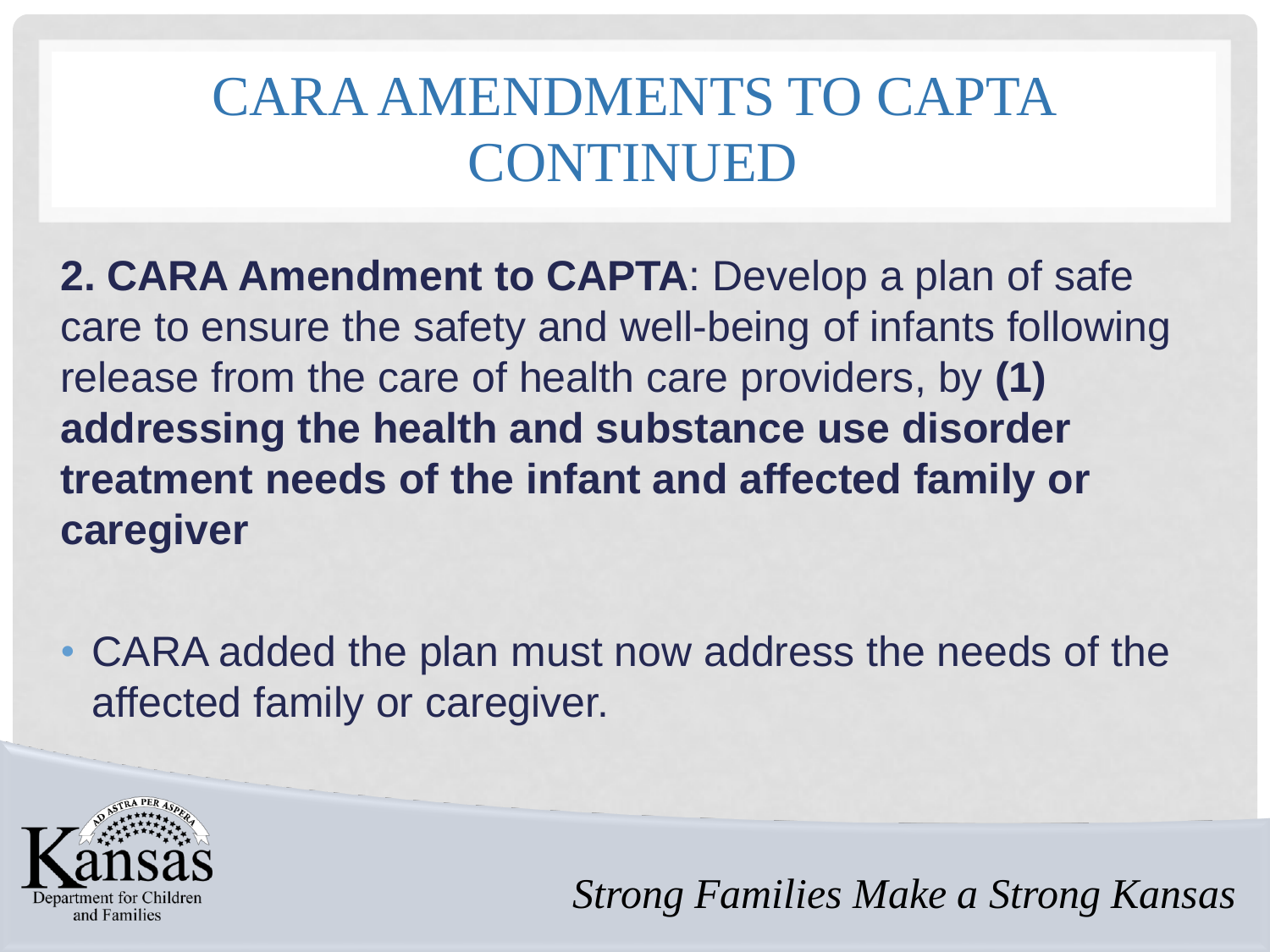#### KANSAS PPS POLICY AND PROCEDURES

#### **Case Types that will be assessed for a plan of safe care and how the assessment will be done:**

- NAN, which involves a substance-exposed infant
- Pregnant Women Using Substances (PWS)
	- Determine criteria within assigned response time
	- CPS Specialist consultation with health care provider
	- Medical professional determines effect on the infant.

**Begin with focus on "Infant" (birth to 1 year of age).**

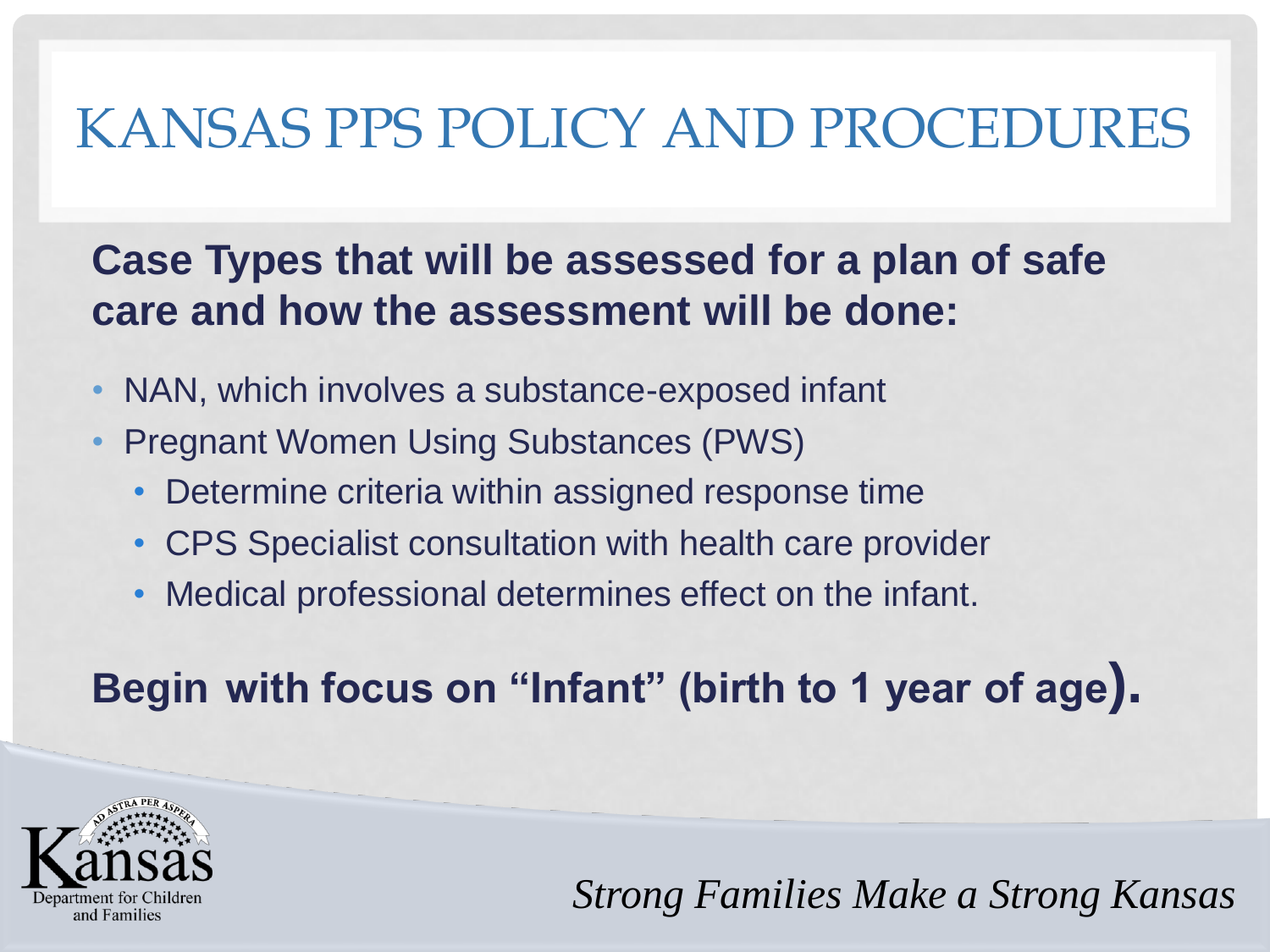# **COLLABORATION IS KEY**

- Requirements for CARA may involve DCF, Community Family Services Providers (CFSP) and Family Preservation Services (FPS)
- Collaboration is KEY
- Decisions shall be made based on what is in the best interests of the family, and not on what is most convenient for the agencies.